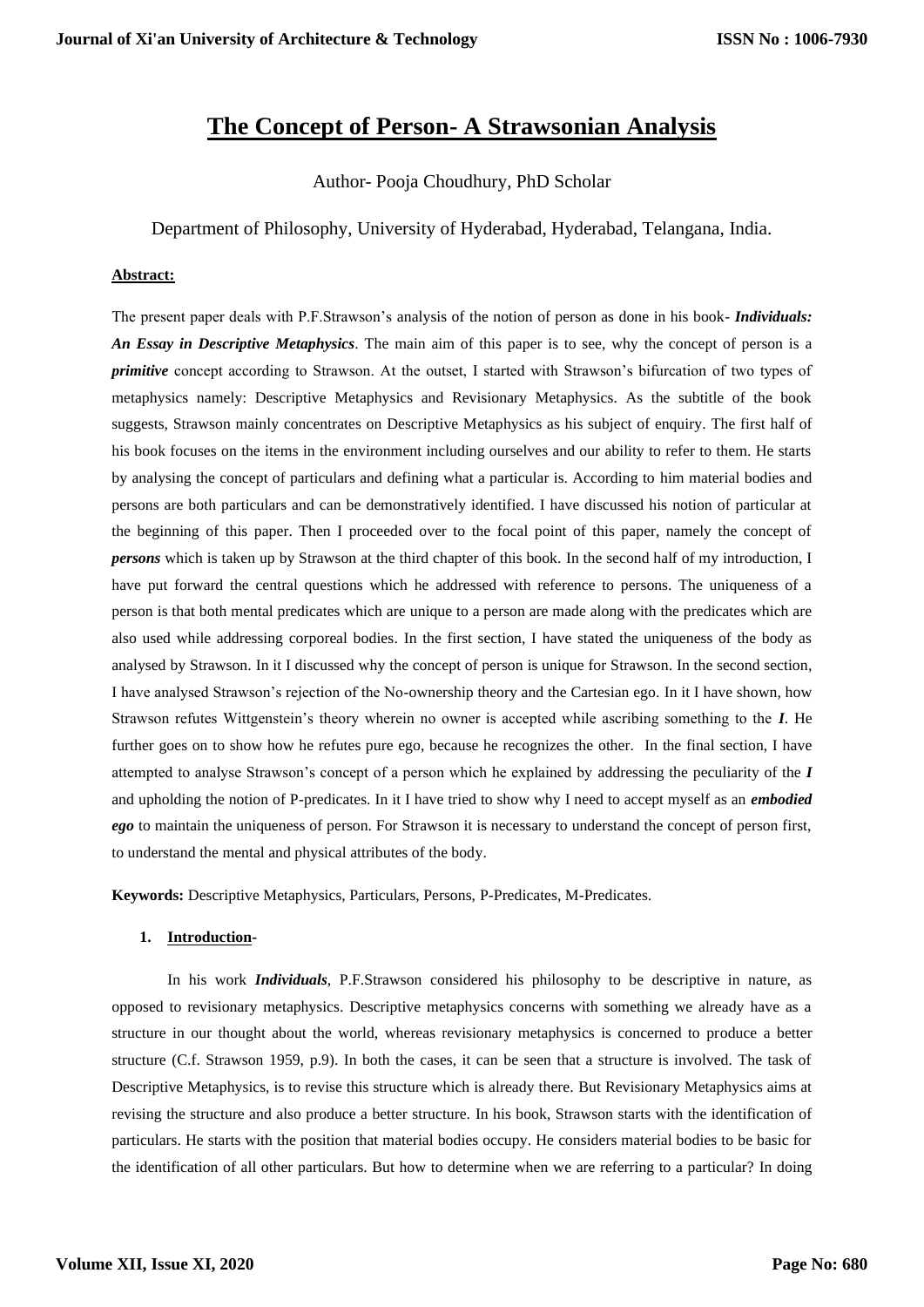this, the first requirement would be the identification of the particular within the history and not within a specific range or story (C.f. Strawson 1959, p.18). Particulars according to Strawson are those which can be demonstratively identified or by uniquely relating them to demonstratively identified objects (C.f. Brownstein 1973, p.90). Demonstrative identification is one, where one can "pick out by sight or hearing or touch, or can sensibly discriminate, the particular being referred to, knowing that it is a particular…. In general, then, this sufficient condition is satisfied only in the case of particulars which one can perceive now or could perceive a moment ago. It is obvious that there are many cases of identification falling under this condition. An expression is used which, given the setting and accompaniments of its use, can properly, or at least naturally, be taken, as then used, to apply to a certain single member of the range of particulars which the hearer is able, or a moment before was able, sensibly to discriminate, and to nothing outside that range…I shall say, when this first condition of identification is satisfied, that hearer is able *directly to locate* the particular referred to…" (Strawson 1959, p.19). Furthermore, a non-demonstrative object can be picked out by depending upon some particular objects being demonstratively identifiable. To this Strawson further adds the concept of basic particular. This is because material bodies are basic particulars and can be demonstratively identified. "They are also held to stand in unique spatio-temporal relations to every other member of their kind" (Brownstein 1973, p.90). Strawson also considers *persons* to be basic particulars.

P.F.Strawson while analysing the notion of Personal Identity, addressed two very pertinent questions regarding the ascriptions done to persons. According to him the ascriptions that we usually do to ourselves are of many kinds. Certain ascriptions we do to ourselves which he mentioned in his book entitled *Individuals* are actions and intentions; sensations; thoughts and feelings; perceptions and memories. So far as these ascriptions are being made, there is no problem since these ascriptions can be made solely to humans. But problem arises when ascriptions which are usually made to corporeal bodies are also ascribed to us. That is, we ascribe to ourselves not only these states, but also physical characteristics like height, weight, shape etc. This seems very peculiar that a person's thoughts and sensations and also physical characteristics are ascribed to the same person. Certain ascriptions which are usually done can be done to all bodies, for instance-weight. On the contrary certain ascriptions are peculiar only to persons, for instance-feelings. The question is, "Why ascriptions like weight are done to persons?" This is the central problem with which Strawson deals. But before dealing with this problem Strawson also discusses the question regarding the need of the ascriptions of states of consciousness to anything at all at the first place. He lists the questions-

1) Why are one's states of consciousness ascribed to anything at all?

2) Why are they ascribed to the very same thing as certain corporeal characteristics, a certain physical situation?

These two questions are dependent on one another. While answering these two questions, Strawson addresses the unique role one person's body plays.

#### 2. **Uniqueness of the body:**

While answering these two questions, Strawson mentions the unique role that each person's body occupies among others. Each person's body plays a unique role particularly with regard to his/her perceptual experiences. A person's perceptual experience is dependent in the way his/her body is placed among other objects. Another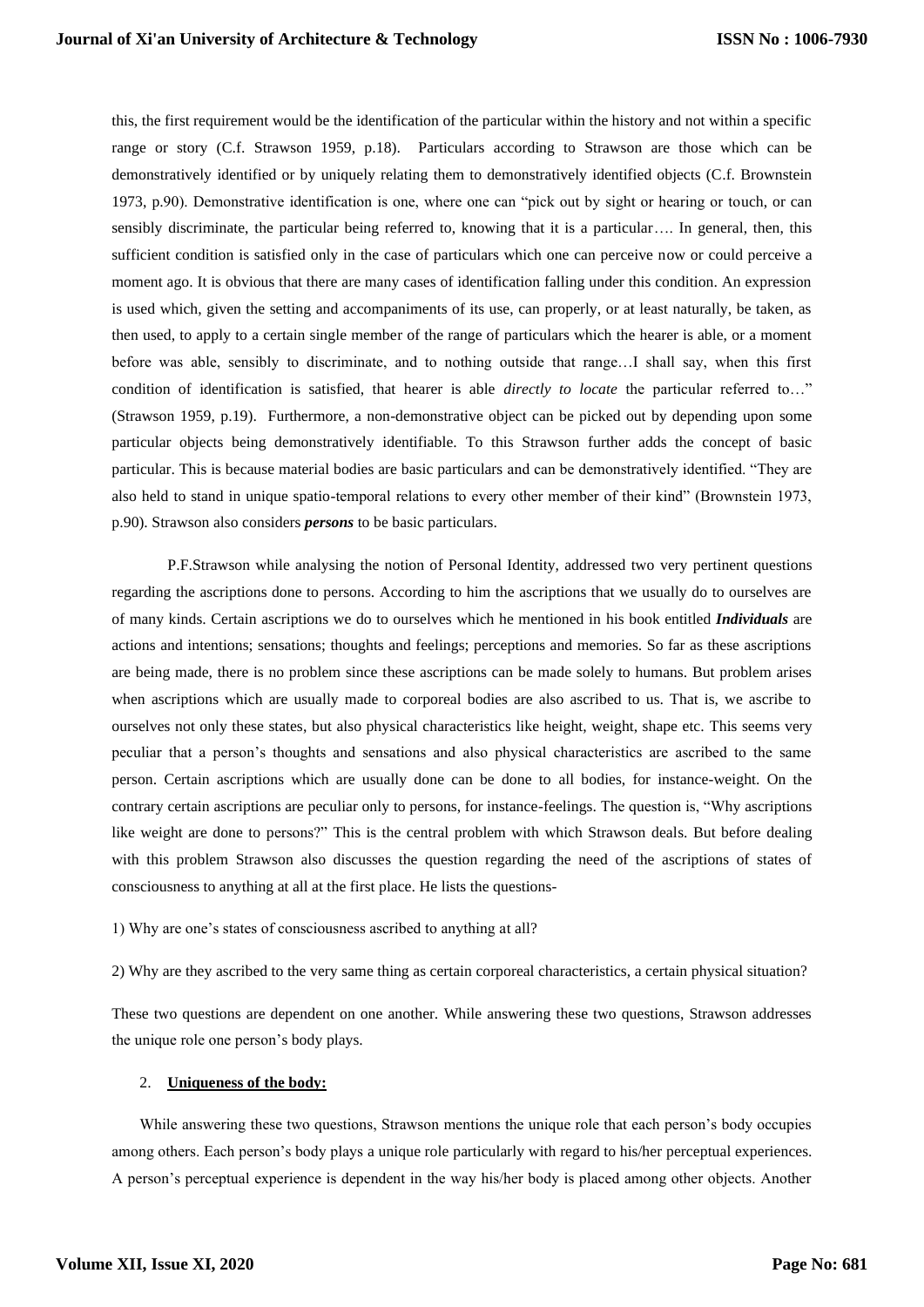significant point to be mentioned here is that my bodily sensations are immediate to me because bodily sensations are linked to my consciousness. To illustrate this point, suppose I am walking or I am sitting crossed leg, I do not need to prove that to know that I am walking or sitting crossed leg. I do not need observation. I can immediately sense that I am doing that particular action. I am aware of my own action. This will not be the case in knowing about other humans. We will have to observe and infer their actions. Another pivotal point is that there will be different perspectives of different persons with respect to the positional placement of the body of that person. For instance, if five people are sitting in a room forming a circle, based on the perceptual experiences the view of each person will be different.

 From this it can be deduced that each person's body plays a unique role depending on that person's perceptual experiences. It must be noted that each person's body is unique based on a dependence relation on their perceptual experience. So, it can be said that this uniqueness of the body is dependent upon the perceptual experiences that this body undergoes. So far it can be seen that these facts explain why my body is unique or why I should have a special regard for my body. Strawson says it answers why I have a peculiar attachment to my body and so why regard my body as *mine*. But it does not at all explain why the corporeal characteristics are ascribed to the very same body to which states of consciousness are ascribed. Hence the uniqueness of my body does not really explain the concept of an *I* or the concept of a person.

#### 3. **Rejection of the No-ownership theory and Cartesian Ego:**

I will proceed to explain a specific theory which Strawson has criticised while attempting to answer the questions which he at first proposed. Strawson argued against the "no-ownership theory" or the "no-subject doctrine of the self". The no-ownership theory propounds that when we ascribe something to ourselves then, we do not establish the "I". Rather we merely establish the ascriptions. The self cannot have mental states as properties or it can be said that the self cannot be the owner of the mental states. According to Wittgenstein, to acknowledge something like "I have a tooth ache" is not the acceptance of an ego or a self. Against this, Strawson provides his criticisms. "The first is explicitly stated in an argument that starts with the premise that there exists a contingent relation of dependence between what each of us refers to as my experiences and a certain unique body." (D.S. Clarke Jr. 2010, p.97). This contingent relation of dependence follows from the fact each person's body occupies a unique position and thus experiences will vary regarding different person. The experiences for instance of the five persons sitting in a room will differ in each case at the same point of time. So Strawson argues that since this relation is contingent, therefore there must be certain criterion by which we can coin the experiences as *mine*. This would be impossible if there is no common owner of the experiences. Eliminating the *my* would result in something that was not a contingent fact at all. The second objection against the Wittgensteinien denial of the *ego* or the *self* is the problem of presupposing an *I.* When I say *I am sad*, the use of *I* here as a referring expression presupposes the person to which *sadness* can be ascribed.

Another objection that can be raised here is regarding the differentiating of various states without a common owner or self or ego of the ascribed states. For instance, consider two groups of statements.

- 1) a) I am thinking
	- b) There is thought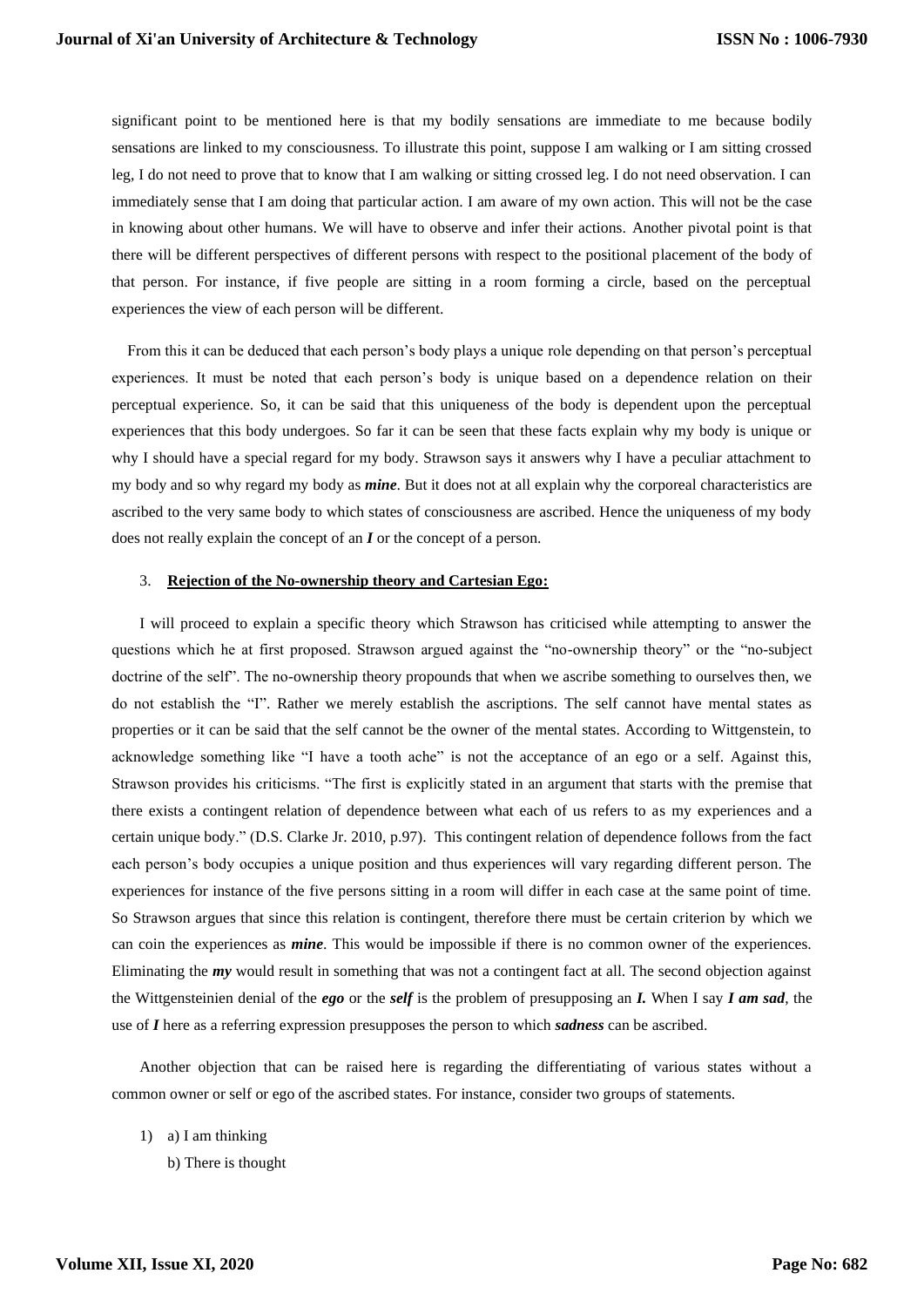- 2) a) I am sad
	- b) There is sadness

In the above group of statements if no owner is accepted, then we need to accept the second type of statements namely 1) b and 2) b. But if mental states are accepted like this without any owner, then how do we distinguish between my state and other's states. Then *I* need to be presupposed. Identifying *I* would mean identifying whom does the state belong to. This would lead to incoherence of the no-ownership theory, since they rejected the idea of self or *I*.

 Strawson also refutes pure ego. While explaining the concept of Personal Identity a very pertinent point that Strawson upholds is the recognition of the other. According to him states of consciousness can be ascribed to oneself only if it is also ascribed to others. Ascribing to others is not possible if we accept Cartesian ego since we need to identify the ego in space and time. And Cartesian ego cannot be located in space and time; only bodies can be located in space and time. So, if we predicate something to an ego it would presuppose that the state of consciousness must be predicated to a subject which will be a material body in space and time.

### 4. **Primitiveness and peculiarity of the "I" and "P-Predicates":**

Strawson, therefore, while explaining the notion of person recognised the *other*. And the other can be recognised only as a spatio-temporal body. Proper predication or proper ascription<sup>1</sup> depends upon being able to predicate or ascribe mental properties to others. Self-predication depends upon our ability to predicate that very thing to others. We therefore need to admit others along with ourselves. We cannot admit of ourselves as pure ego. Since recognition of others by means of ego is not possible so we need to admit ourselves as "embodied ego". We need to admit bodily identity because we need to admit others by body. In other words, we need to admit both body and ego since we usually know our activities not by observing it but by being aware of these activities.

The notion of *I* for Strawson is a primitive concept. Primitiveness of the *I* means that *I* can be explained without the help of any other concept. This also brings into account the uniqueness of *I*. This uniqueness of *I* helps us to answer the two questions mentioned above to answer which Strawson introduced the notion of Ppredicates.

So, person is a primitive concept. It is neither a mind or mental nor is it solely a body or physical. Strawson breaks these two sole classifications of attempting to understand a person as a mere mind or as merely a body, and he made a transition from the mental and physical predicates by which philosophers earlier attempted to understand Personal Identity, to Material Predicates and Person Predicates. For Strawson, identification of person does not depend on mental (memory) or physical (brain), but it is the other way round. On the contrary, mentality or physicality can be understood by understanding the concept of a person. Strawson considers person to be a basic particular. A basic particular for him is that which can be identified, without identifying any other

 $1$  For Strawson the "other" is as important as the "I". So, if we ascribe something to "I" we also should be able to ascribe that very predication to others. His notion of "P-Predicates" is constituted of this very fact that such predicates should have both first person and third person ascriptive use. This point I have analysed later in my paper while discussing P-Predicates.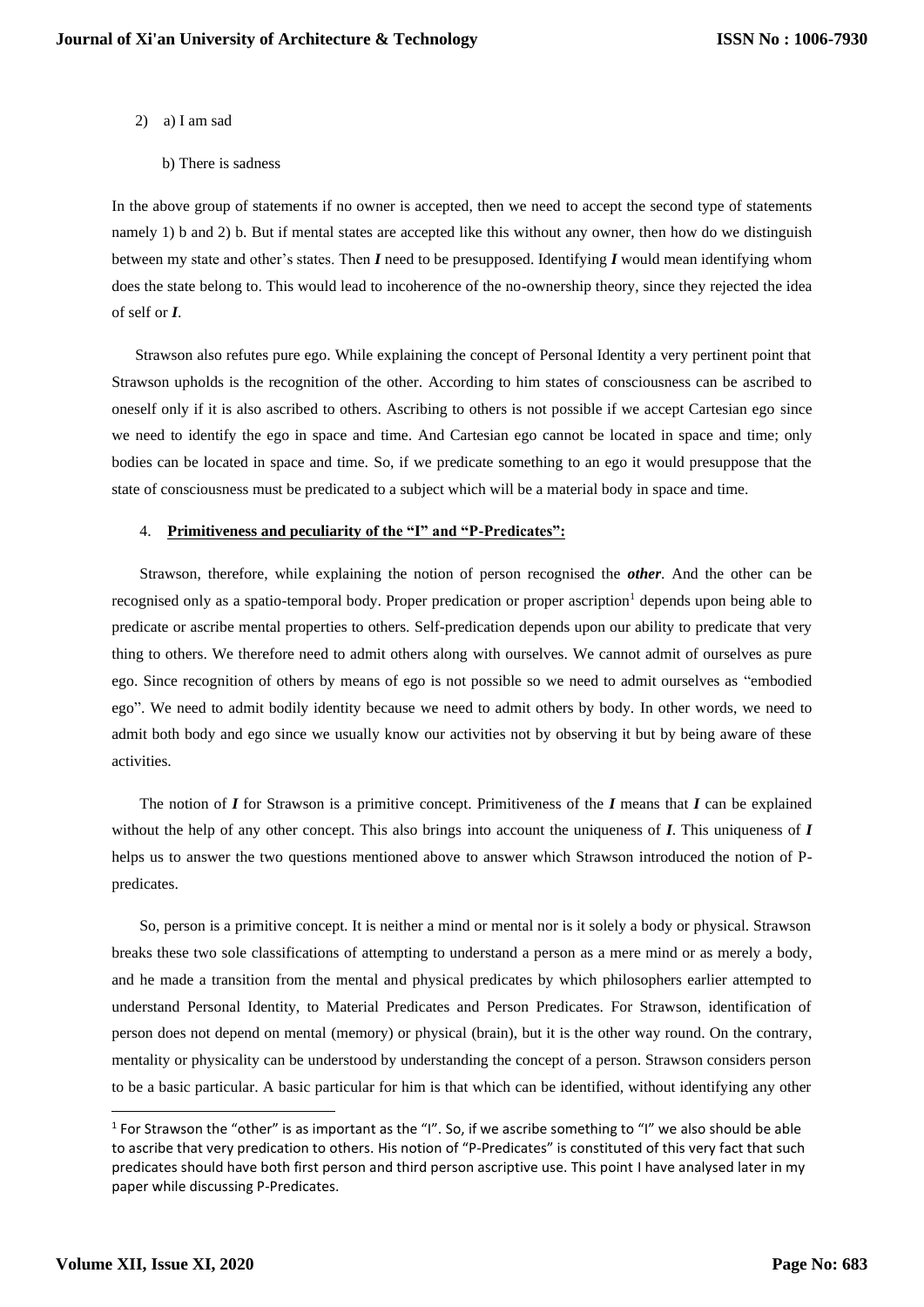particular. Thus, if I say, "x is sitting on a chair", "x" is not a basic particular. This is because "x" is identified based on the chair he is sitting on. So, if person is a basic particular, then individuating a person does not need identification of any other particular like "mind" or "body". From here on Strawson tries to analyse the peculiarity of the basic particular "I" which is not solely restricted to either mental or physical but takes even the mix of both predicates. Thus, Strawson introduces Material Predicates (M-Predicates) and Person Predicates (Ppredicates) to address the peculiarity of body.

 Now returning to the questions which Strawson wanted to address, he further says that "...the individuals concerned, including oneself, should be of a certain unique type: of a type, namely, such that to each individual of that type there must be ascribed, or ascribable, both states of consciousness and corporeal characteristics" (Strawson 1959, p.104). Strawson therefore distinguishes two different kinds of predicates which incorporate both states of consciousness and corporeal characteristics. These are:

- 1) M-predicates which are properly applied to material bodies.
- 2) P-predicates which are applied to persons.

P-Predicates have a very unique ascription for Strawson. The most significant characteristic of P-Predicates is that they admit both first person and third person ascriptive use. Analysing this first person and third person ascriptive use reveals the significance of the other also in case of P-predicates. This implies that in order to ascribe P-Predicates to ourselves, one must also ascribe P-Predicates to others. From this we can deduce the first person and third person ascriptive use. Thus, I may say "I am in pain" and also "x is in pain". But these two ascriptions will have differences. When I say "I am in pain", I do not need to infer or observe it. I can understand my pain without observation. But when I say "x is in pain" then we need to observe and infer it.<sup>2</sup> So the mode of predication is different in both these cases. Also, everyone who uses these P-Predicates must also be recognised as a self-ascriber as well as that same person will be an "other" ascriber.

But M-predicates do not have this difference in the mode of ascriptions. To illustrate if I say "I am 5ft tall" and also "x is 5 ft tall", I need observation and verification in both the cases. I will not have the immediacy of inferring as in the case with P-Predicates with first person ascriptions.

Concept of a person is therefore considered to be a primitive concept because it cannot be exhausted only by mental or physical predicates but it is a mix of both predicates. Thus, for Strawson, persons are constituted of two aspects. And by introducing the notion of P-Predicates he recognised the other. By analysing personhood as primitive concept he answered the two questions and explained the uniqueness of person that can take both states of consciousness and even ascriptions done to corporeal things.

#### **Bibliography:**

- Brownstein, Donald, *Basic Particulars*. Philosophy of Science, Vol 40 No.1, The University of Chicago Press, p. 88-96, 1973.
- Clarke Jr, D.S. *A Defence of the No-Ownership Theory*. Mind, Vol 121 No. 484, Oxford University Press, p. 97-101, 2010.

<sup>&</sup>lt;sup>2</sup> Observe the pain by means of the person's behaviour or actions and so on.